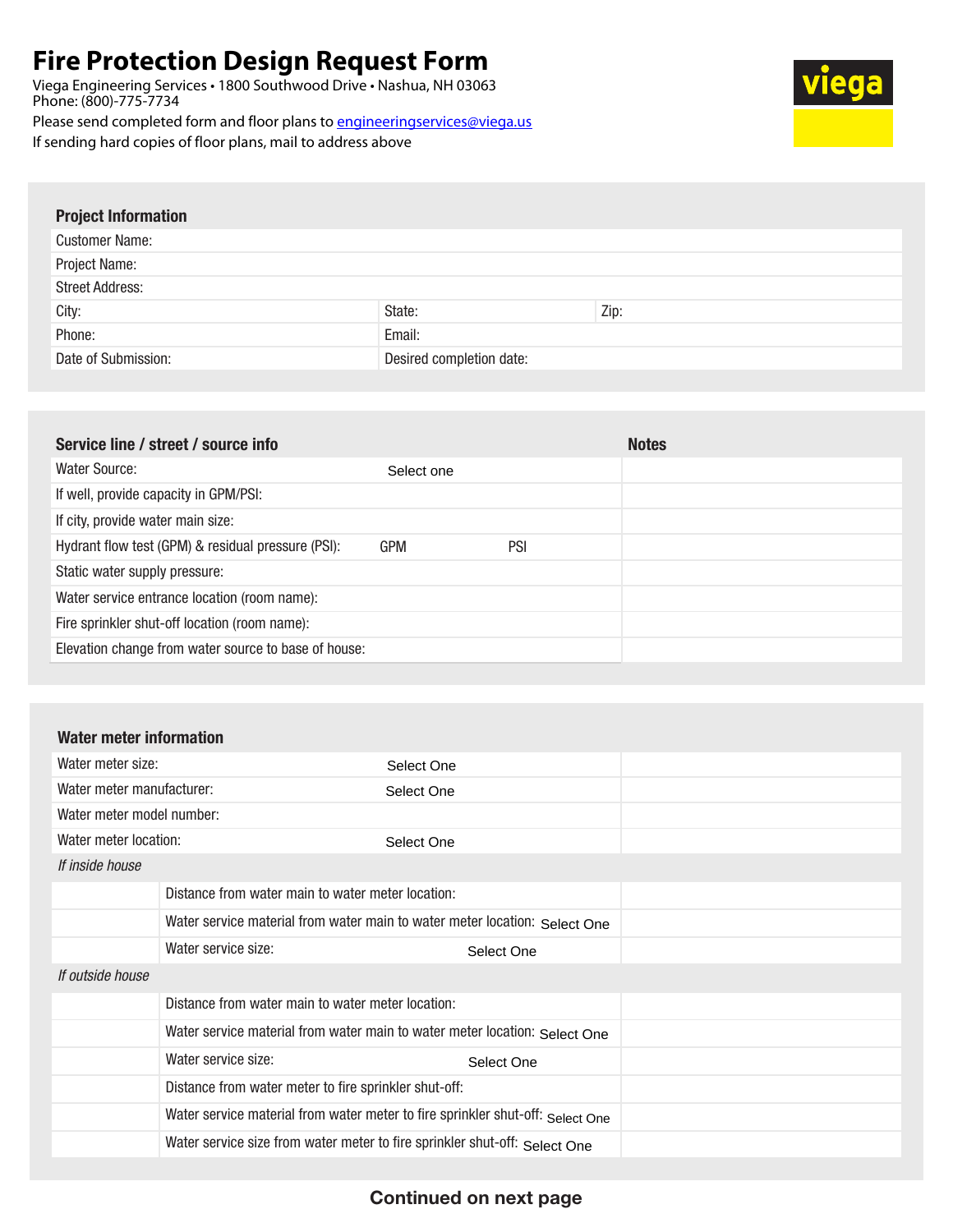| Water filtration / backflow / check valves                    |     |     | <b>Notes</b> |
|---------------------------------------------------------------|-----|-----|--------------|
| Is there a water softener or other type of filtration system? | Yes | No. |              |
| If yes, provide manufacturer and model number:                |     |     |              |
| Will a pressure reducing valve be installed?                  | Yes | No  |              |
| If yes, provide manufacturer and model number:                |     |     |              |
| Will a backflow preventer or check valve installed?           | Yes | No  |              |
| If yes, provide manufacturer and model number:                |     |     |              |



| <b>System questions</b>                                                   |                           |     |    | <b>Notes</b> |
|---------------------------------------------------------------------------|---------------------------|-----|----|--------------|
| Has the AHJ approved project for NFPA 13D design?                         |                           | Yes | No |              |
| Is the installer required by state to be certified to install 13D system? |                           | Yes | No |              |
| Is domestic cold plumbing integrated with the sprinkler system?           |                           | Yes | No |              |
| Does project require a NICET or State PE stamp?                           |                           | Yes | No |              |
| Preferred sprinkler style:<br>Pendent                                     | <b>Concealed Pendent</b>  |     |    |              |
| Sidewall                                                                  | <b>Concealed Sidewall</b> |     |    |              |
| Preferred sprinkler manufacturer?                                         | Select One                |     |    |              |